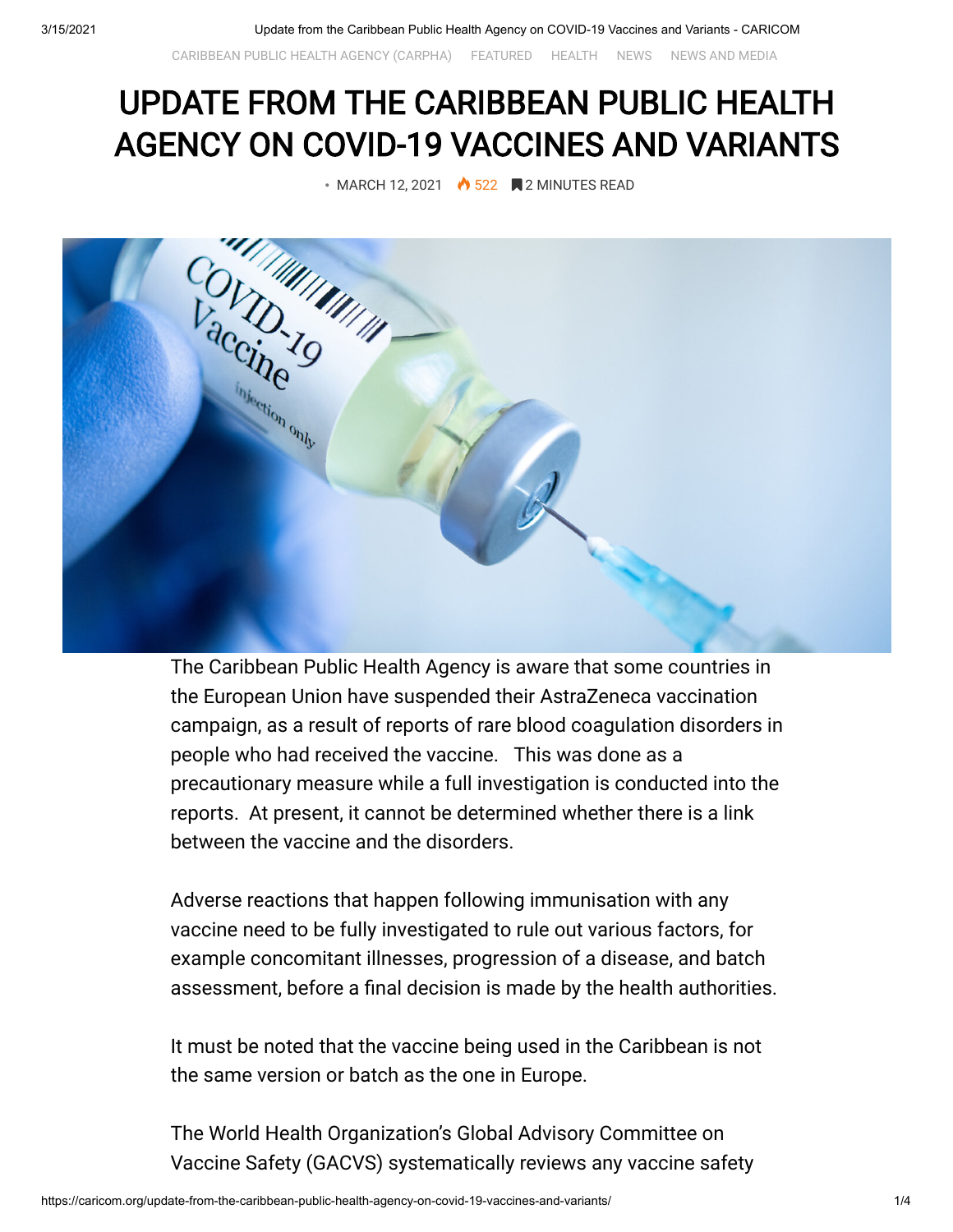signals and concerns related to COVID-19 vaccine safety. This committee is carefully assessing the current reports on the Astra Zeneca vaccine. As soon as WHO has gained a full understanding of these events, the findings and any changes to current recommendations will be immediately communicated to regional and international public health partners which includes CARPHA.

The WHO states that "Vaccination against COVID-19 will not reduce deaths from other causes. Deaths from other causes will continue to occur, including after vaccination, but causally unrelated. As of 9 March, over 268 million doses of COVID-19 vaccines have been administered since the start of the pandemic, based on data reported to WHO by national governments. No cases of death have been found to have been caused by COVID-19 vaccines to date.[1]

We want to reassure our Member States that CARPHA's Caribbean Regulatory System (CRS) applies its reliance procedure to verify vaccines with emergency use authorization granted by stringent regulatory authorities of reference.

CARPHA encourages persons who have been vaccinated with any of the COVID-19 vaccines available in their country, to report adverse events that occur after vaccination to the local health authorities.

## Statement on Variants

The appearance of variants is part of the normal cycle of viral infection and replication and should not be considered an unusual process. Because the variants appear more frequently the more subjects become infected, it is essential to maintain all the measures that prevent the occurrence of new infections (use of masks, washing hands, social distancing, avoiding crowds, etc.).

The appearance of new variants does not justify in any way the interruption of the vaccination campaigns against SARS-CoV-2. Cutting the transmission chains through preventive measures and the application of vaccines should be the primary objective at this stage of pandemic. Both the measures mentioned above, and the mass